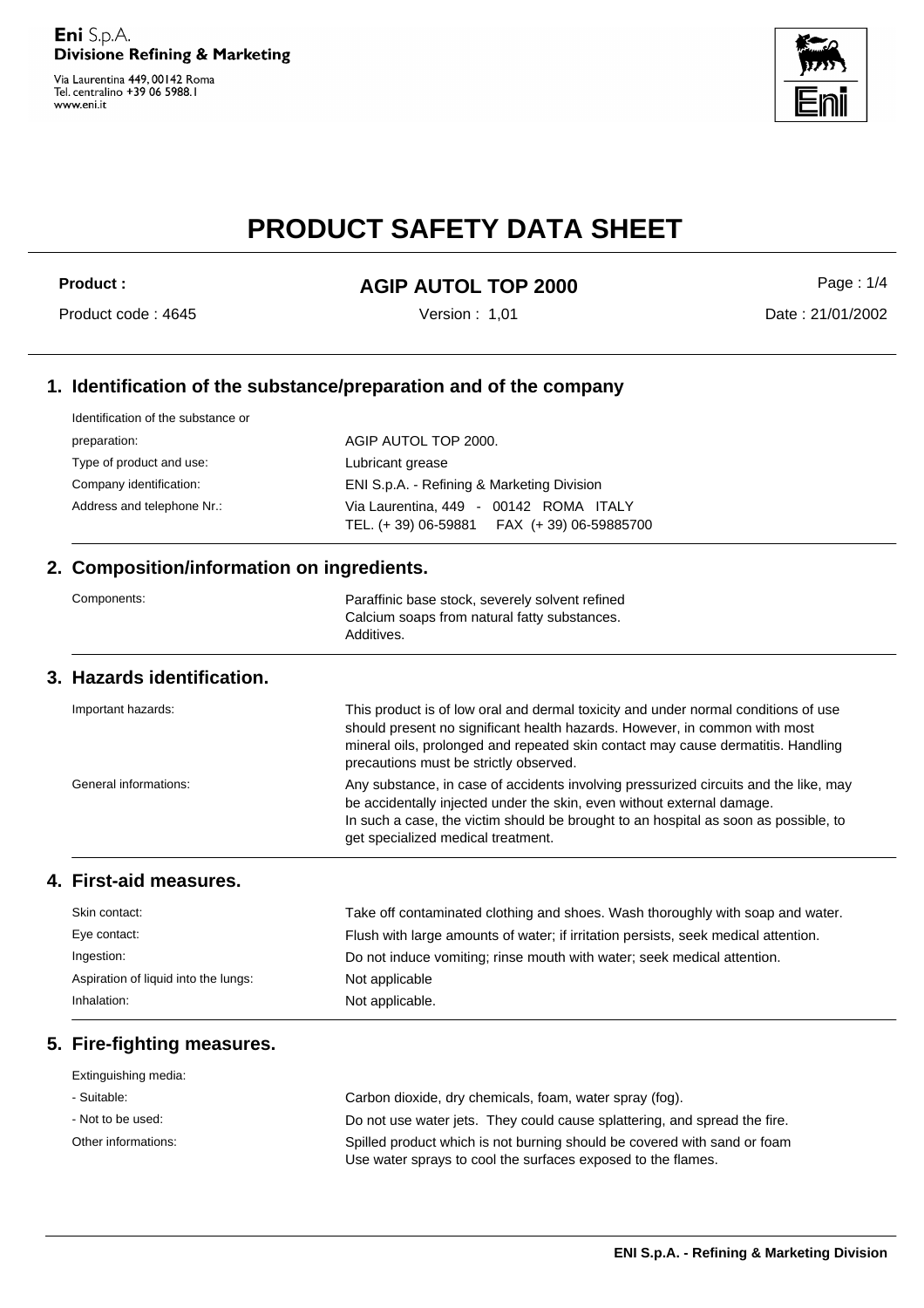# **PRODUCT SAFETY DATA SHEET**

## Product : **AGIP AUTOL TOP 2000**

Version : 1,01

Page : 2/4 Date : 21/01/2002

Product code : 4645

Special protective equipment for firefighters: Wear a suitable breathing apparatus if smoke is present.

#### **6. Accidental release measures.**

| General measures:                                                                                                                                  | Shut off source of spill, if possible.                                                                                                                            |
|----------------------------------------------------------------------------------------------------------------------------------------------------|-------------------------------------------------------------------------------------------------------------------------------------------------------------------|
| Methods for cleaning up:                                                                                                                           |                                                                                                                                                                   |
| - On soil:                                                                                                                                         | Contain spilled liquid with sand, earth or other suitable absorbents. Recover free<br>liquid. Clean contaminated area. Dispose of according to local regulations. |
| Confine the spillage. Remove from surface by skimming or suitable absorbents.<br>- On water:<br>Notify local authorities according to regulations. |                                                                                                                                                                   |

### **7. Handling and storage.**

| Storage:  | Storage temperature : ambient to 65°C max.                                                     |
|-----------|------------------------------------------------------------------------------------------------|
| Handling: | Store the product in cool, well ventilated surrounding.<br>Keep away from sources of ignition. |

### **8. Exposure controls/personal protection.**

| Exposure limits:           | TLV-TWA (A.C.G.I.H. 2002): 5 mg/m <sup>3</sup> (mineral oil mists)                                                           |  |
|----------------------------|------------------------------------------------------------------------------------------------------------------------------|--|
|                            | TLV-STEL (A.C.G.I.H. 2002): 10 mg/m <sup>3</sup> ( mineral oil mists)                                                        |  |
| Personal protection:       |                                                                                                                              |  |
| - Open spaces:             | No special measures                                                                                                          |  |
| - Confined spaces:         | None required                                                                                                                |  |
| Hand/eyes/skin protection: | Mineral oil resistant gloves, overalls. Gloves must be felt-lined.                                                           |  |
| Hygiene measures:          | Do not drink, eat or smoke with dirty hands.                                                                                 |  |
|                            | Wash hands before going to the toilet.                                                                                       |  |
|                            | Do not clean hands with dirty or oil-soaked rags.                                                                            |  |
|                            | Change clothes if they are dirty or soaked, and in any case at the end of the working<br>shift.                              |  |
|                            | Wash hands with water and soap, do not use solvents or other irritant products<br>which have a defatting effect on the skin. |  |

## **9. Physical and chemical properties (typical values).**

| Appearance:          | Filamentous                   |
|----------------------|-------------------------------|
| Odour:               | Characteristic.               |
| Colour               | Green                         |
| Drop point:          | 150 °C (ASTM D 566)           |
| Density a 15°C:      | N.D. (ASTM D 70)              |
| Vapour pressure:     | 1.10-3 hPa $(20 °C)$          |
| Viscosity at 40°C:   | N.A. (ASTM D 445).            |
| Solubility in water: | Insoluble in water            |
| $pH$ :               | Not applicable (ASTM D 1287). |
| Pour point:          | Not applicable.               |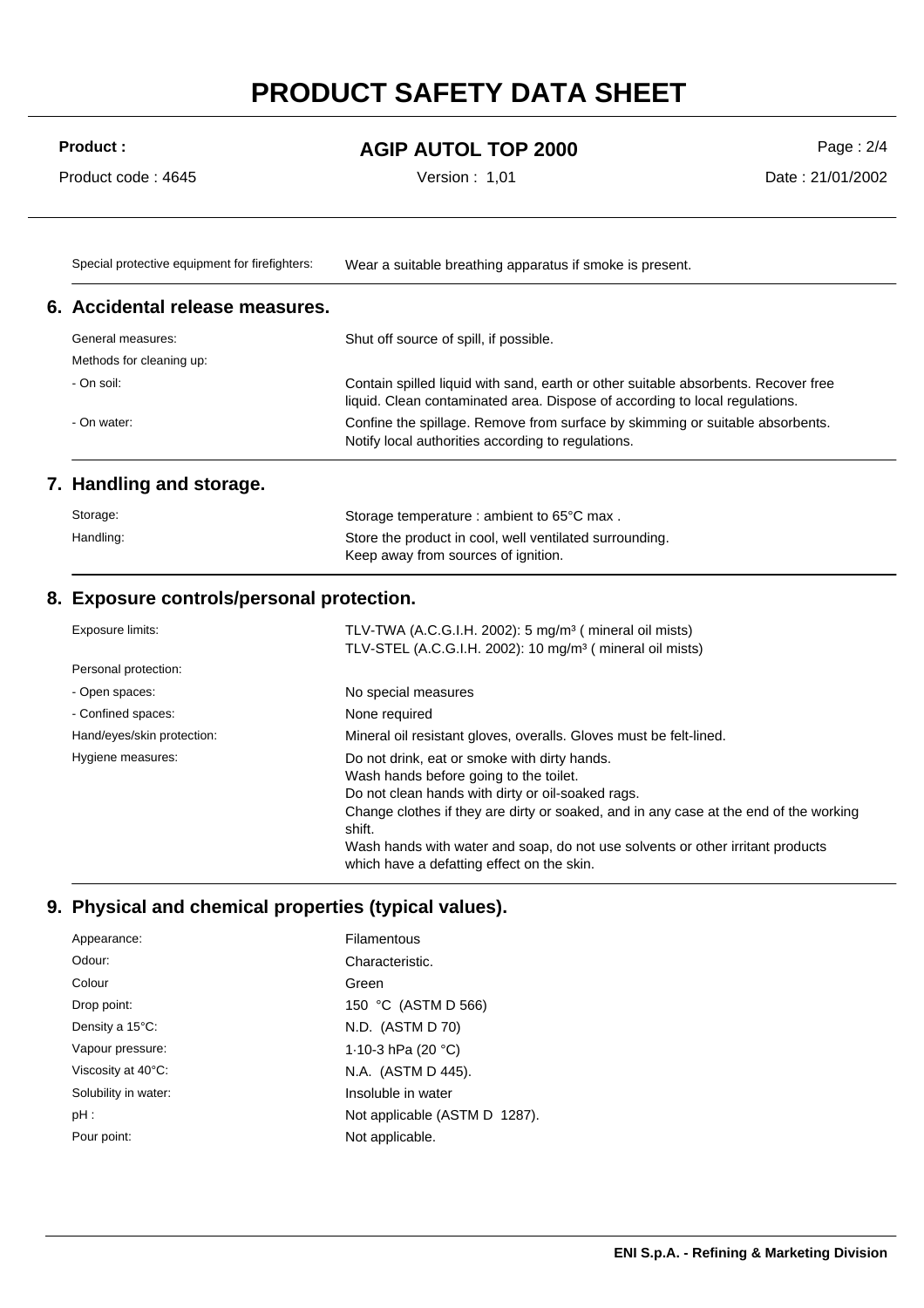# **PRODUCT SAFETY DATA SHEET**

| <b>Product:</b>                        | <b>AGIP AUTOL TOP 2000</b>                                                                                                                                                                                                                                                                                                                                                                                           | Page: 3/4        |
|----------------------------------------|----------------------------------------------------------------------------------------------------------------------------------------------------------------------------------------------------------------------------------------------------------------------------------------------------------------------------------------------------------------------------------------------------------------------|------------------|
| Product code: 4645                     | Version: 1,01                                                                                                                                                                                                                                                                                                                                                                                                        | Date: 21/01/2002 |
| Flash point :                          | > 180 °C (ASTM D 92)                                                                                                                                                                                                                                                                                                                                                                                                 |                  |
| Auto-ignition temperature:             | $>$ 300 °C (DIN 51794)                                                                                                                                                                                                                                                                                                                                                                                               |                  |
| Explosion limits:                      |                                                                                                                                                                                                                                                                                                                                                                                                                      |                  |
| - Lower:                               | Not determined.                                                                                                                                                                                                                                                                                                                                                                                                      |                  |
| - Upper:                               | Not determined.                                                                                                                                                                                                                                                                                                                                                                                                      |                  |
| Partition coefficient (P o/w):         | Not determined.                                                                                                                                                                                                                                                                                                                                                                                                      |                  |
| DMSO extract of base stock:            | < 3 % wt (IP 346/92)                                                                                                                                                                                                                                                                                                                                                                                                 |                  |
| 10. Stability and reactivity.          |                                                                                                                                                                                                                                                                                                                                                                                                                      |                  |
| Thermal decomposition products:        | CO <sub>x</sub> , HC                                                                                                                                                                                                                                                                                                                                                                                                 |                  |
| Stability:                             | Stable product.                                                                                                                                                                                                                                                                                                                                                                                                      |                  |
| Hazardous reactions:                   | None                                                                                                                                                                                                                                                                                                                                                                                                                 |                  |
| Materials to avoid:                    | Strong oxidants                                                                                                                                                                                                                                                                                                                                                                                                      |                  |
| 11. Toxicological information.         |                                                                                                                                                                                                                                                                                                                                                                                                                      |                  |
| Oral toxicity (rat):                   | LD50 greater than 5000 mg/kg                                                                                                                                                                                                                                                                                                                                                                                         |                  |
| Dermal toxicity (rabbit):              | LD50 greater than 5000 mg/kg                                                                                                                                                                                                                                                                                                                                                                                         |                  |
| Inhalation toxicity (rat):             | Not applicable                                                                                                                                                                                                                                                                                                                                                                                                       |                  |
| Other informations:                    | * Not irritating to eyes and skin<br>* Minor irritation may occur after prolonged or repeated contact, especially if normal<br>hygienic rules are not respected.<br>* None of the components of this product are listed as carcinogen by NTP, IARC,<br>OSHA, EU or others.<br>* No components of this product are included in the EU list of dangerous substances<br>(Annex I of Directive 67/548/EEC and its ATP's) |                  |
| 12. Ecological information.            |                                                                                                                                                                                                                                                                                                                                                                                                                      |                  |
| General informations:                  | This product is expected to be resistant to biodegradation and to persist in the<br>environment.<br>No specific environmental data are available for this product.<br>Handle according to general working hygiene practices to avoid pollution and<br>release into the environment.                                                                                                                                  |                  |
| <b>Disposal considerations.</b><br>13. |                                                                                                                                                                                                                                                                                                                                                                                                                      |                  |
| Disposal of product:                   | Do not dispose of the product, either new or used, by discharging into sewers,<br>tunnels, lakes or water courses. Deliver to a qualified official collector.                                                                                                                                                                                                                                                        |                  |
| European Waste Catalogue Code:         | 12 01 12 (Ref: 2001/118/CE)                                                                                                                                                                                                                                                                                                                                                                                          |                  |
| Disposal of packaging:                 | Dispose of in a safe manner, in accordance with local regulations.                                                                                                                                                                                                                                                                                                                                                   |                  |
| 14. Transport information.             |                                                                                                                                                                                                                                                                                                                                                                                                                      |                  |
| RID/ADR:                               | Does not belong to any class of danger.                                                                                                                                                                                                                                                                                                                                                                              |                  |
| ICAO/IATA:                             | Does not belong to any class of danger.                                                                                                                                                                                                                                                                                                                                                                              |                  |